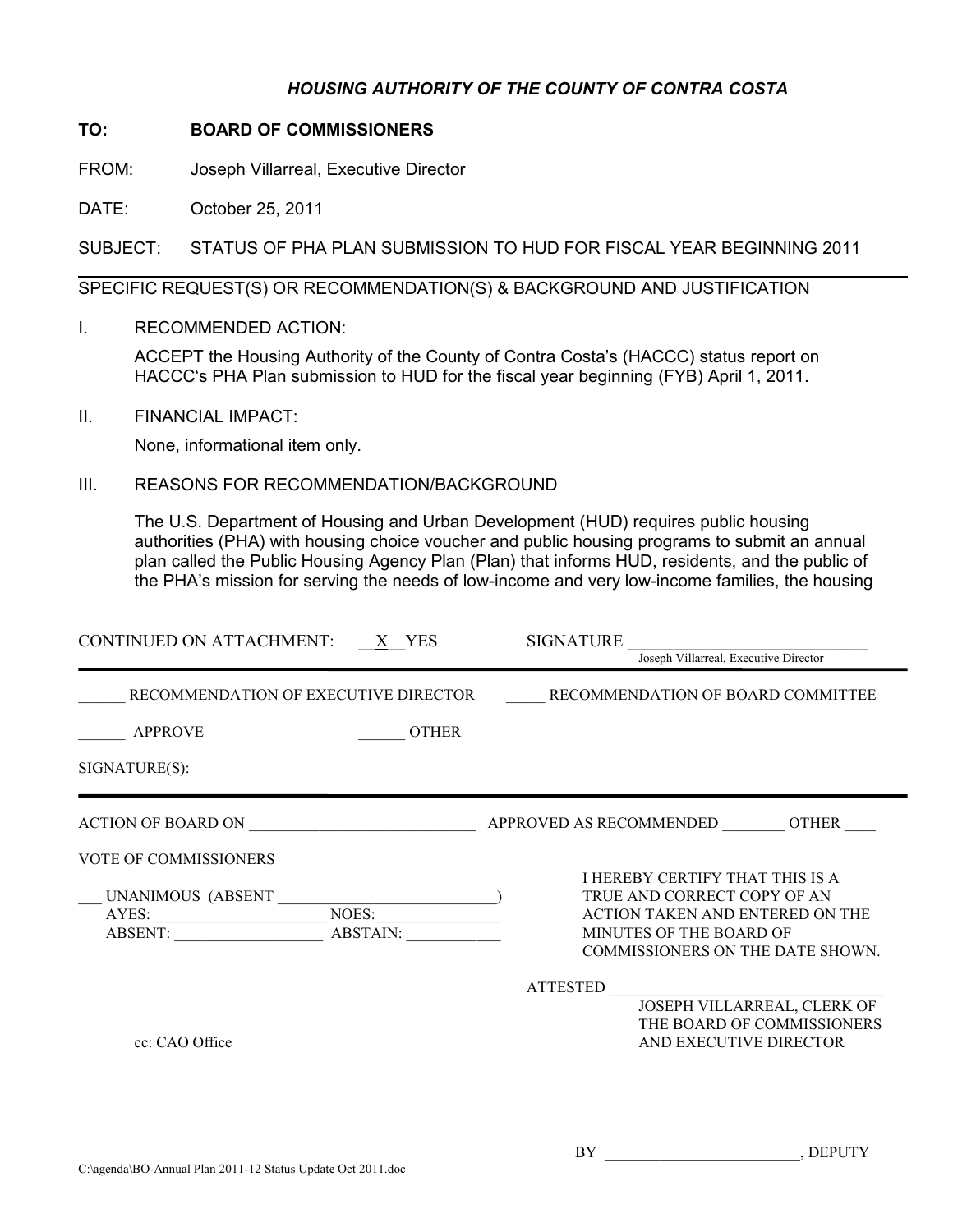needs of the jurisdiction and the PHA's strategy for addressing those needs. The Plan also discusses the PHA's plans for any construction, rehabilitation or demolition projects planned in the public housing program.

Plans are due to HUD 75 days prior to the beginning of a PHA's fiscal year. The Plan is submitted electronically to HUD using the templates, forms and directions provided by HUD. HUD reviews the Plan within 75-days and evaluates the submittal based upon the completeness of the information in the Plan, whether the information in the Plan is consistent with HUD's records and whether the Plan is compliant with federal law.

If HUD determines that the Plan conforms to statutory standards, the Plan is approved. However, if HUD determines the Plan does not conform, it will be rejected. HUD can reject a Plan for technical or substantive deficiencies. Technical deficiencies are minor whereas substantive deficiencies reflect a more significant problem. HUD may not release full funding under the Capital Fund Program until the Plan is approved.